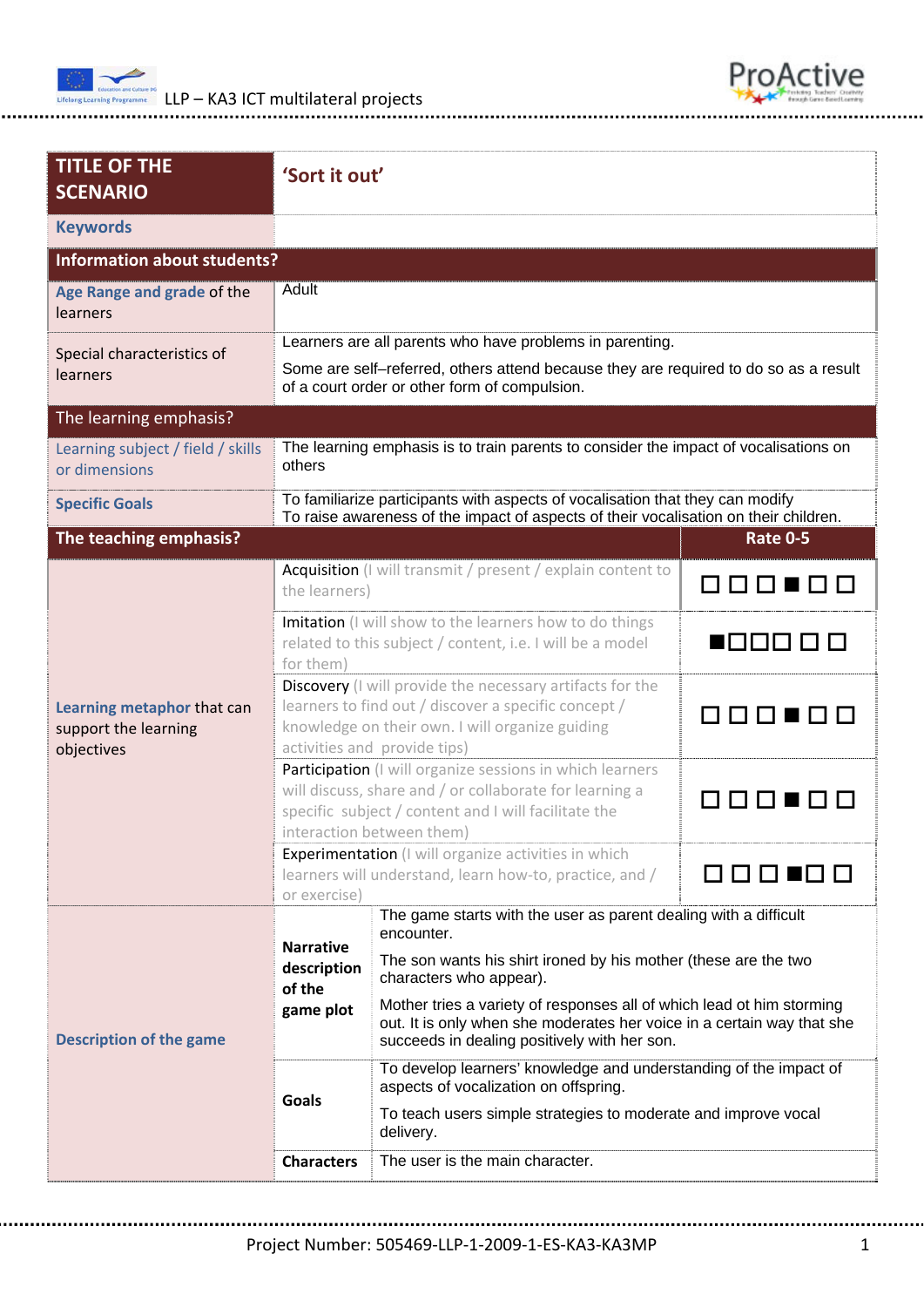



|                                                                                                                                                                                                                                           |                                                                  |                                                                                                                                   |                                                                                                                                                                    |  |  |  |                               | One basic scene $-$ the living room. |                        |                             |                                 |
|-------------------------------------------------------------------------------------------------------------------------------------------------------------------------------------------------------------------------------------------|------------------------------------------------------------------|-----------------------------------------------------------------------------------------------------------------------------------|--------------------------------------------------------------------------------------------------------------------------------------------------------------------|--|--|--|-------------------------------|--------------------------------------|------------------------|-----------------------------|---------------------------------|
|                                                                                                                                                                                                                                           |                                                                  |                                                                                                                                   | The game starts with the son demanding that his mother irons his shirt.                                                                                            |  |  |  |                               |                                      |                        |                             |                                 |
|                                                                                                                                                                                                                                           |                                                                  | <b>Scenes</b>                                                                                                                     | A dialogue follows that in which the mother and son interact<br>unsuccessfully until the mother learns to moderate her vocalization<br>along suggested guidelines. |  |  |  |                               |                                      |                        |                             |                                 |
|                                                                                                                                                                                                                                           |                                                                  |                                                                                                                                   |                                                                                                                                                                    |  |  |  |                               |                                      |                        | <b>Learning</b><br>settings | <b>Estimated</b><br><b>Time</b> |
| <b>Narrative Description of</b><br>learning activities - step by<br>step organization and<br>structuring                                                                                                                                  |                                                                  | Before the game:                                                                                                                  |                                                                                                                                                                    |  |  |  |                               | PAG<br>rooms                         |                        |                             |                                 |
|                                                                                                                                                                                                                                           |                                                                  | During the game:                                                                                                                  |                                                                                                                                                                    |  |  |  | On-line or<br>in PAG<br>rooms | 20 mins<br>max.                      |                        |                             |                                 |
|                                                                                                                                                                                                                                           |                                                                  | After the game:                                                                                                                   |                                                                                                                                                                    |  |  |  |                               |                                      |                        |                             |                                 |
|                                                                                                                                                                                                                                           |                                                                  |                                                                                                                                   |                                                                                                                                                                    |  |  |  |                               |                                      | Total: $20 +$<br>mins. |                             |                                 |
|                                                                                                                                                                                                                                           | <b>How will I evaluate students?</b>                             |                                                                                                                                   |                                                                                                                                                                    |  |  |  |                               |                                      |                        |                             |                                 |
| Trainers use role play situations to see whether parents have accepted and can<br><b>Evaluation approach</b><br>apply the suggestions to improve vocalization of interactions.                                                            |                                                                  |                                                                                                                                   |                                                                                                                                                                    |  |  |  |                               |                                      |                        |                             |                                 |
|                                                                                                                                                                                                                                           | What will learners need in order to achieve learning objectives? |                                                                                                                                   |                                                                                                                                                                    |  |  |  |                               |                                      |                        |                             |                                 |
| <b>Prerequisite</b>                                                                                                                                                                                                                       |                                                                  | Users will need:<br>Reading skills<br>Simple gaming skills such as those used in navigation and in selection and<br>interrogation |                                                                                                                                                                    |  |  |  |                               |                                      |                        |                             |                                 |
|                                                                                                                                                                                                                                           | <b>Settings and materials</b>                                    |                                                                                                                                   |                                                                                                                                                                    |  |  |  |                               |                                      |                        |                             |                                 |
|                                                                                                                                                                                                                                           | What is needed to implement the scenario?                        |                                                                                                                                   |                                                                                                                                                                    |  |  |  |                               |                                      |                        |                             |                                 |
| <b>Applications</b><br>involved                                                                                                                                                                                                           | Mandatory                                                        | <e-adventure></e-adventure>                                                                                                       |                                                                                                                                                                    |  |  |  |                               |                                      |                        |                             |                                 |
|                                                                                                                                                                                                                                           | Optional                                                         |                                                                                                                                   |                                                                                                                                                                    |  |  |  |                               |                                      |                        |                             |                                 |
| <b>Infrastructure</b>                                                                                                                                                                                                                     | Mandatory                                                        | Computer on-line                                                                                                                  |                                                                                                                                                                    |  |  |  |                               |                                      |                        |                             |                                 |
| / equipment                                                                                                                                                                                                                               | Optional                                                         |                                                                                                                                   |                                                                                                                                                                    |  |  |  |                               |                                      |                        |                             |                                 |
| <b>Learning Resource Type</b>                                                                                                                                                                                                             |                                                                  |                                                                                                                                   |                                                                                                                                                                    |  |  |  |                               |                                      |                        |                             |                                 |
| <b>Time / Space resources</b>                                                                                                                                                                                                             |                                                                  | Access to computers<br>One session                                                                                                |                                                                                                                                                                    |  |  |  |                               |                                      |                        |                             |                                 |
| <b>Other things to consider</b>                                                                                                                                                                                                           |                                                                  |                                                                                                                                   |                                                                                                                                                                    |  |  |  |                               |                                      |                        |                             |                                 |
| The parents often have lead dysfunctional lives. For example a section of the parents on the courses are fathers who<br>live in refuges (to protect them from abusive partners). Alcoholism and drug addiction are common among them. The |                                                                  |                                                                                                                                   |                                                                                                                                                                    |  |  |  |                               |                                      |                        |                             |                                 |